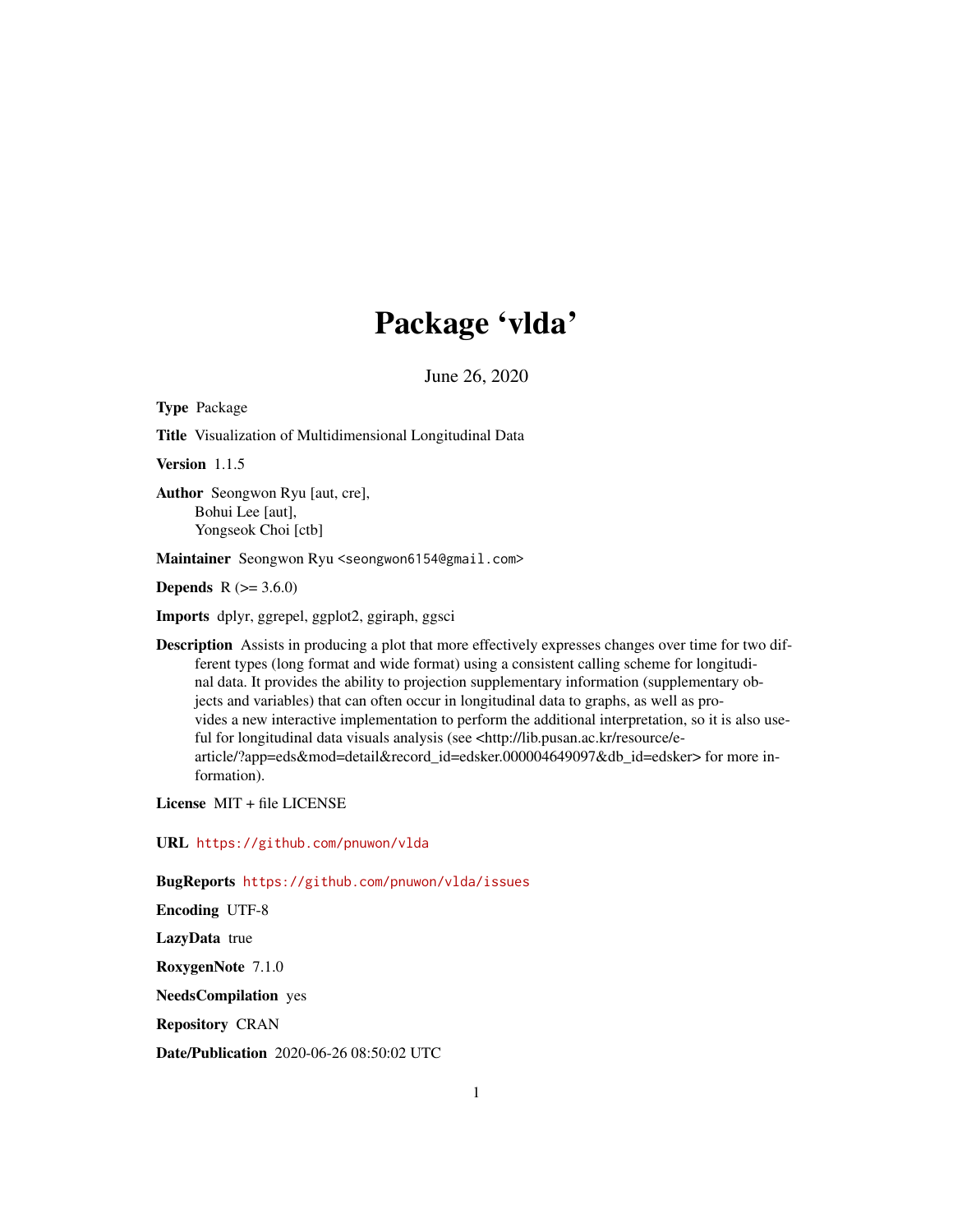# <span id="page-1-0"></span>R topics documented:

| Index | 18 |
|-------|----|

| Depression |  |
|------------|--|
|            |  |

Depression *Depression data*

#### Description

Data comparing two drugs to treat patients suffering from depression.

#### Usage

data(Depression)

# Format

Case Number of patients

Diagnosis Classification based on the initial symptoms of depression (1: Mild, 2: Severe)

Drug Drugs given to patients ( 1 : New, 2 : Standard )

1week Depression symptoms 1week after taking the drug ( 1 : Abnormal, 2 : Normal )

2weeks Depression symptoms 2weeks after taking the drug ( 1 : Abnormal, 2 : Normal )

4weeks Depression symptoms 4weeks after taking the drug ( 1 : Abnormal, 2 : Normal )

#### Details

Patients in each group were randomly assigned to standard or new drugs, and the degree of each patient suffering from depression was classified as normal or abnormal after 1 week, 2 weeks, and 4 weeks of treatment.

A data frame with 800 rows and 6 variables

| Case Diagnosis Drug 1week 2weeks 4weeks |  |  |
|-----------------------------------------|--|--|
|                                         |  |  |
|                                         |  |  |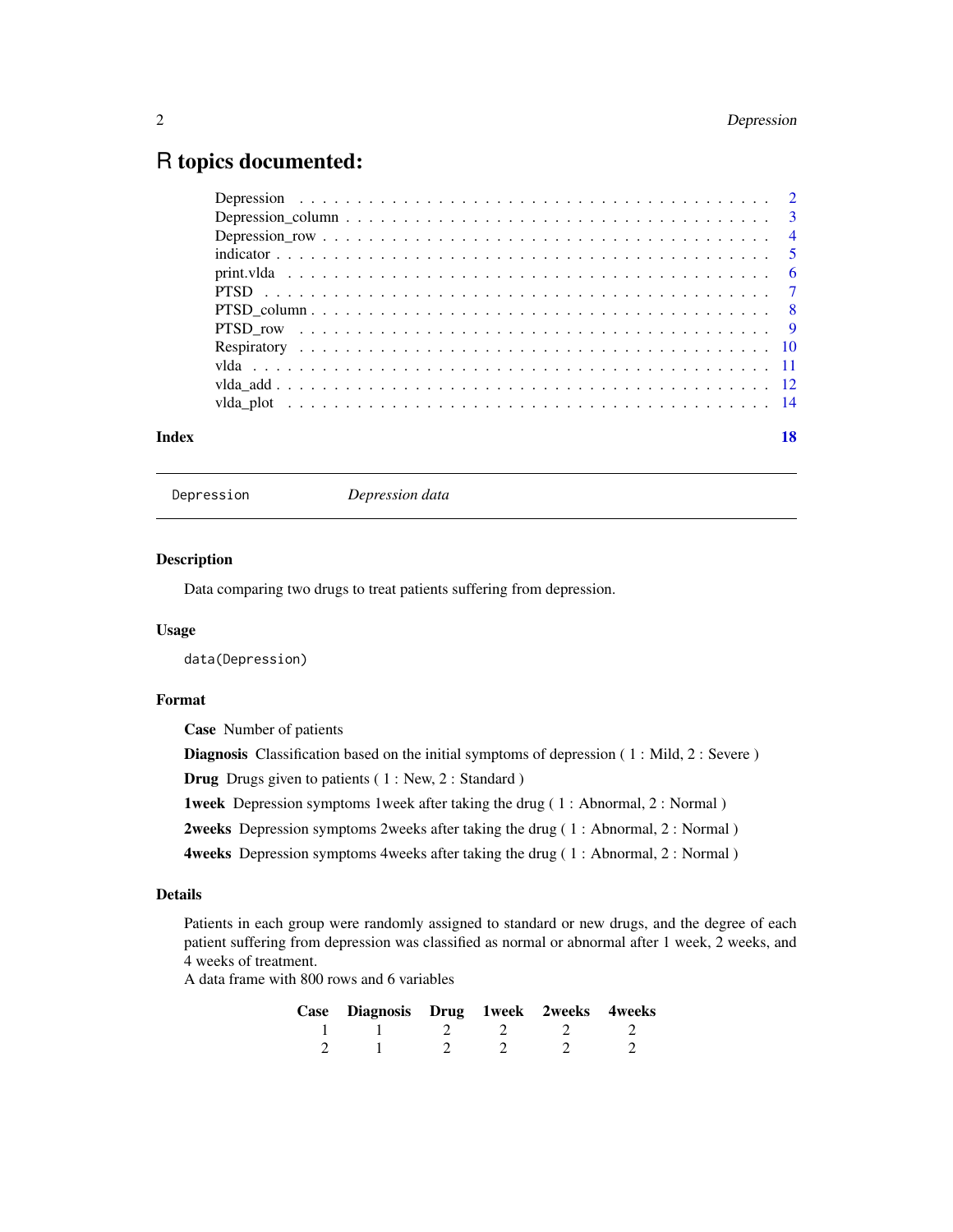# <span id="page-2-0"></span>Depression\_column 3

| 3   | 1              | 2              | 2              | 2              | 2                       |
|-----|----------------|----------------|----------------|----------------|-------------------------|
| 4   |                | 2              | 2              | $\overline{c}$ | 2                       |
| 5   |                | $\overline{c}$ | $\overline{c}$ | $\overline{c}$ | $\overline{c}$          |
| 6   |                | $\overline{c}$ | $\overline{c}$ | $\overline{c}$ | $\overline{\mathbf{c}}$ |
| 7   | 1              | $\overline{c}$ | $\overline{c}$ | $\overline{c}$ | $\overline{c}$          |
| 8   |                | $\overline{c}$ | $\overline{c}$ | $\overline{c}$ | $\overline{c}$          |
| 9   |                | 2              | $\overline{c}$ | $\overline{c}$ | $\overline{c}$          |
| 10  | 1              | $\overline{2}$ | $\overline{2}$ | $\overline{c}$ | $\overline{c}$          |
|     |                |                |                |                |                         |
|     |                |                |                |                |                         |
|     |                |                |                |                |                         |
| 796 | 2              |                |                |                |                         |
| 797 | 2              |                |                |                |                         |
| 798 | 2              |                |                |                |                         |
| 799 | $\overline{c}$ |                |                |                |                         |
| 800 | $\overline{c}$ |                |                |                | 1                       |
|     |                |                |                |                |                         |

# References

Koch, G. G., Landis, J. R., Freeman, J. L., Freeman, D. H. and Lehnen, R. C.(1977). A General Methodology for the Analysis of Experiments with Repeated Measurement of Categorical Data. *Biometrics*, 33, 133-158.

Depression\_column *Supplementary data to be added to Depression data*

# Description

Artificially created data to add the degree and sex of depression after 6 weeks.

# Usage

```
data(Depression_column)
```
# Format

6week.1 A value of 1 indicates that depression is "Abnormal" after 6 weeks

6week.2 A value of 1 indicates that depression is "Normal" after 6 weeks

sex.1 A value of 1 indicates that the gender is "Male"

sex.2 A value of 1 indicates that the gender is "Female"

#### Details

As supplementary variables, for 800 patients, response at fourth time point (after 6 weeks) and gender that could affect depression were added to the columns. Indicator matrix of 800 rows and 4 dummy variables.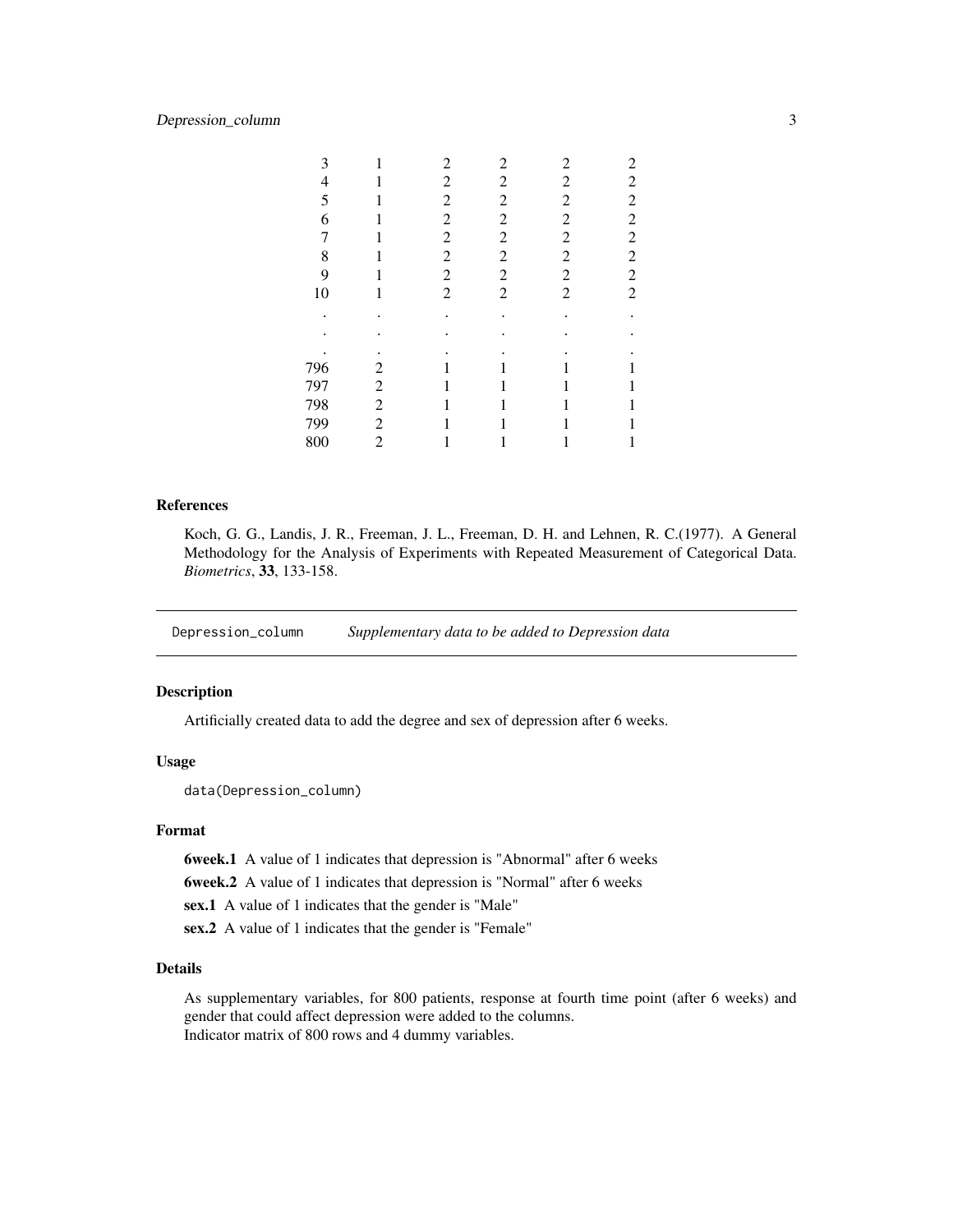<span id="page-3-0"></span>

|                | 6weeks.1 | 6weeks.2 | sex.1 | sex.2            |
|----------------|----------|----------|-------|------------------|
| 1              | 0        | 1        | 1     | 0                |
| $\overline{c}$ | 0        | 1        | 1     | 0                |
| 3              | 0        | 1        | 1     | $\boldsymbol{0}$ |
| $\overline{4}$ | 0        | 1        | 1     | 0                |
| 5              | 0        | 1        | 1     | 0                |
| 6              | 0        | 1        | 1     | 0                |
| 7              | 0        | 1        | 1     | 0                |
| 8              | $\theta$ | 1        | 1     | 0                |
| 9              | $\theta$ | 1        | 1     | $\overline{0}$   |
| 10             | $\theta$ | 1        | 1     | $\overline{0}$   |
|                | ٠        |          |       |                  |
|                |          |          |       |                  |
|                |          |          |       |                  |
| 796            | 0        | 1        | 0     | 1                |
| 797            | 0        | 1        | 0     | 1                |
| 798            | 0        | 1        | 0     | 1                |
| 799            | 0        | 1        | 0     | 1                |
| 800            | 0        | 1        | 0     | 1                |

Depression\_row *Supplementary data to be added to Depression data*

# Description

Artificially generated data to add a placebo effect that affects the degree of depression.

## Usage

data(Depression\_row)

# Format

Diagnosis.1 A value of 1 indicates the "Severe" of depression Diagnosis.2 A value of 1 indicates the "Mild" of depression Drug.1 A value of 1 indicates that the drug being taken is a "New drug" Drug.2 A value of 1 indicates that the drug being taken is a "Standard drug" 1week.1 A value of 1 indicates that depression is "Abnormal" after 1 week 1week.2 A value of 1 indicates that depression is "Normal" after 1 week 2week.1 A value of 1 indicates that depression is "Abnormal" after 2 weeks 2week.2 A value of 1 indicates that depression is "Normal" after 2 weeks 4week.1 A value of 1 indicates that depression is "Abnormal" after 4 weeks 4week.2 A value of 1 indicates that depression is "Normal" after 4 weeks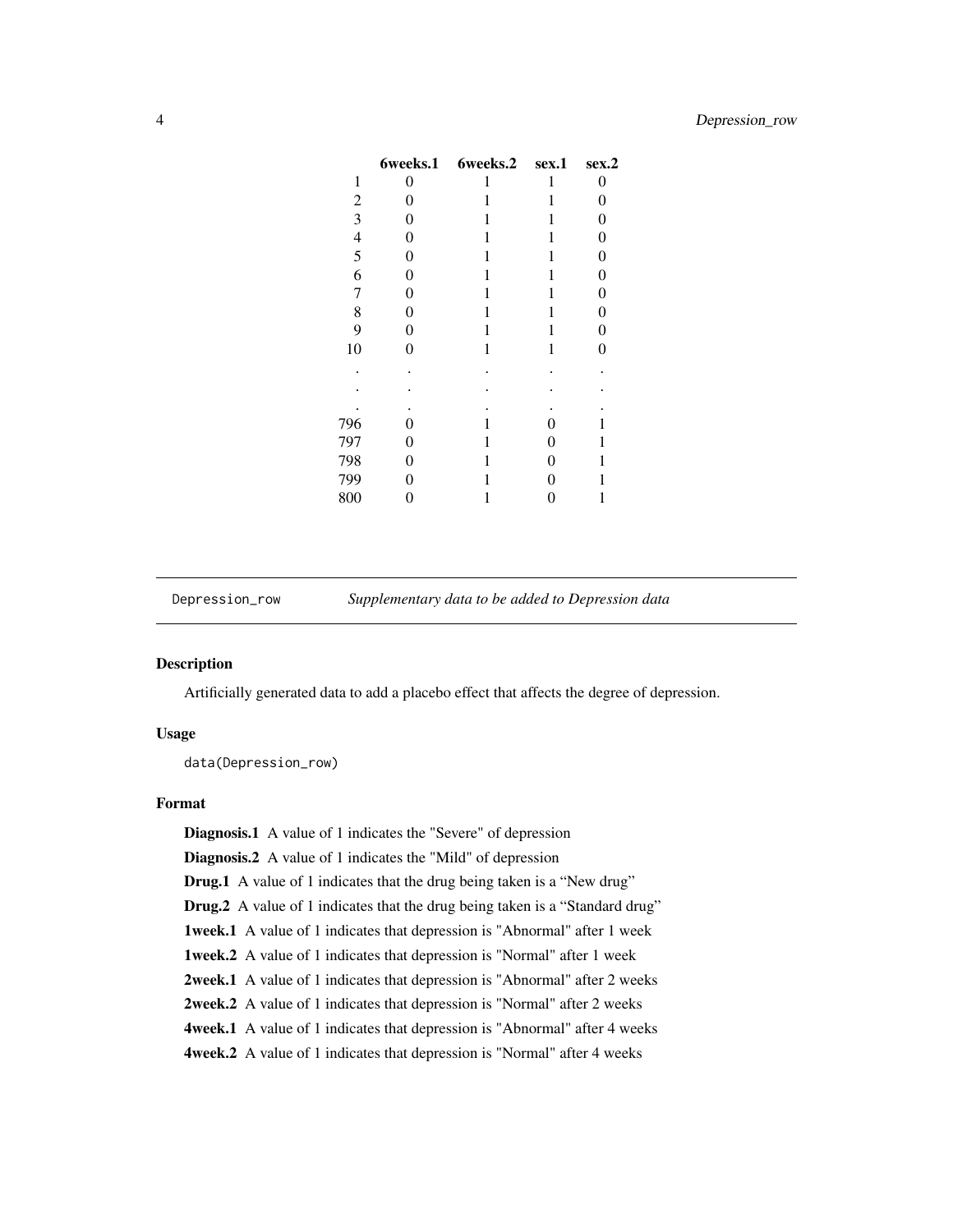#### <span id="page-4-0"></span>indicator 5

# Details

Supplementary 100 objects are patients who take placebo. Indicator matrix of 100 rows and 10 dummy variables

|     |  | Diag.1 Diag.2 Drug.1 Drug.2 |  |  | 2week.2 4week.1 4week.2 |  |
|-----|--|-----------------------------|--|--|-------------------------|--|
|     |  |                             |  |  |                         |  |
|     |  |                             |  |  |                         |  |
|     |  |                             |  |  |                         |  |
|     |  |                             |  |  |                         |  |
|     |  |                             |  |  |                         |  |
|     |  |                             |  |  |                         |  |
|     |  |                             |  |  |                         |  |
| 8   |  |                             |  |  |                         |  |
| q   |  |                             |  |  |                         |  |
| 10  |  |                             |  |  |                         |  |
|     |  |                             |  |  |                         |  |
|     |  |                             |  |  |                         |  |
|     |  |                             |  |  |                         |  |
| 96  |  |                             |  |  |                         |  |
| 97  |  |                             |  |  |                         |  |
| 98  |  |                             |  |  |                         |  |
| 99  |  |                             |  |  |                         |  |
| 100 |  |                             |  |  |                         |  |

<span id="page-4-1"></span>indicator *Indicator matrix*

# Description

Convert values of categorical variables into indicator matrix

# Usage

```
indicator(x)
```
# Arguments

x A data frame of categorical data coded in numbers.

# Value

Dummy\_variables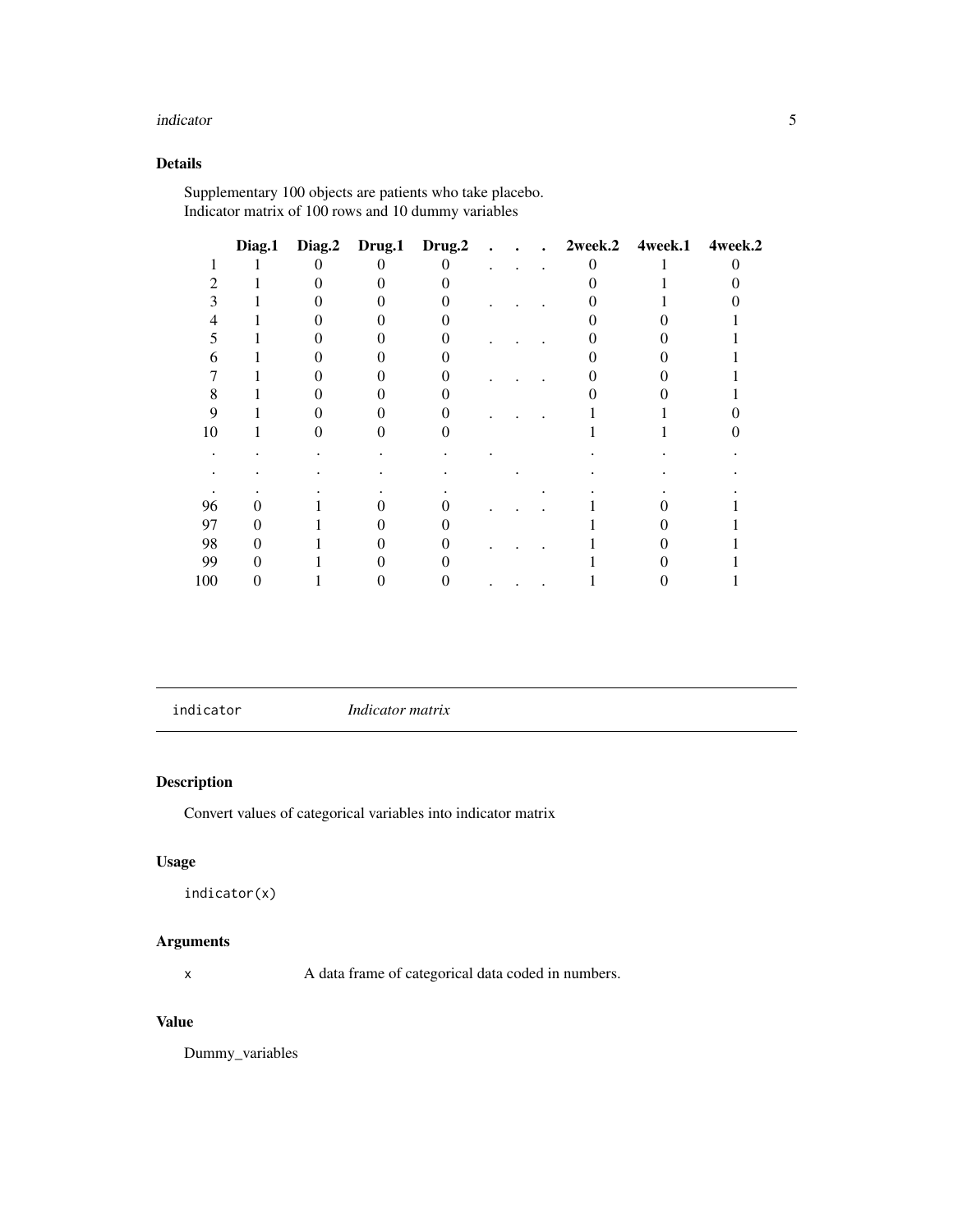# Examples

```
## Long form
data(PTSD)
PTSD <- as.data.frame(PTSD)
# Transform a string or continuous class variable into factor
PTSD[,2:4] <- apply(PTSD[,2:4], 2, function(x) ifelse(x >= 3, 1, 0))PTSD[,5] <- ifelse(PTSD[,5] >= 6 , 1, 0)
PTSD <- data.frame(lapply(PTSD[,-1], function(x) as.factor(x)))
indicator(PTSD)
## Wide form
```
data(Depression) str(Depression) indicator(Depression[,-1])

print.vlda *Print a vlda object*

# Description

Print method for vlda

# Usage

```
## S3 method for class 'vlda'
print(x, \ldots)
```
#### Arguments

|          | A vida object to print                  |
|----------|-----------------------------------------|
| $\cdots$ | Other arguments not used by this method |

# Value

Invisibly returns the result of vlda, which is a list of components that contain the data itself, information etc.

<span id="page-5-0"></span>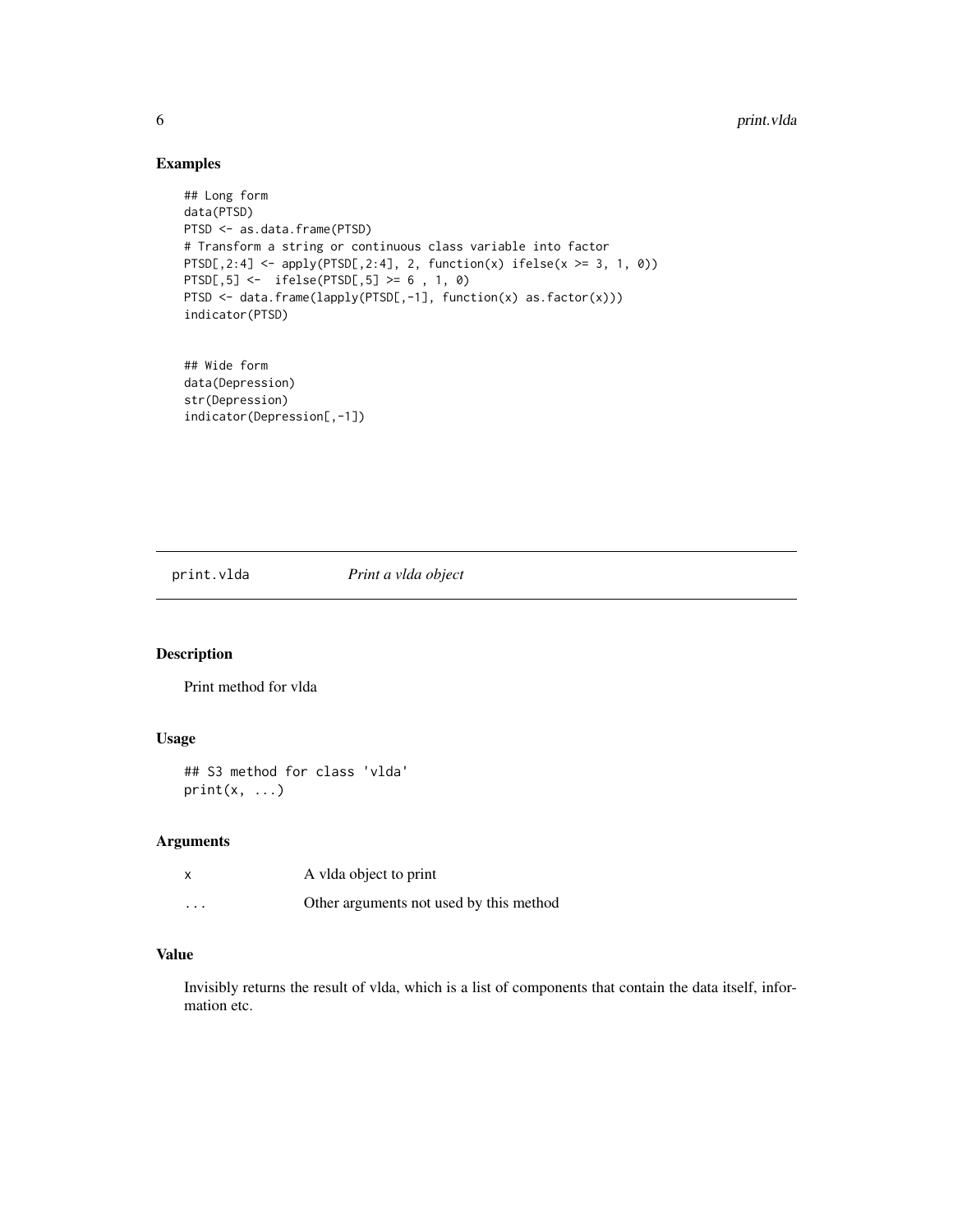# <span id="page-6-0"></span>Description

This data of 316 patients who survived the fire, each patient was measured at 3, 6 and 12 months after the fire.

#### Usage

data(PTSD)

# Format

subject Patient number

control Self-control (A numeric vector)

problems The number of life problems ( A numeric vector )

stress The number of stress events ( A numeric vector )

cohesion Family cohesion ( A numeric vector )

time Measured at 3, 6 and 12 months after the fire  $(1:3$  months,  $2:6$  months,  $3:12$  months)

ptsd Post traumatic stress disorder, Outcome variable ( Categorical vector ) ( 0 : No, 1 : Yes)

#### Details

Control, problems, and stress were divided into upper and lower levels based on 3, and cohesion was divided into upper and lower levels based on 6. ( 0 : Low, 1 : high ) A data frame with 948 rows and 7 variables

| subject | control | problems | stress | cohesion | time | ptsd     |
|---------|---------|----------|--------|----------|------|----------|
| 15      | 3.22    | 5.62     |        | 8        | 1    | $\theta$ |
| 15      | 3.17    | 5.38     | 0      | 8        | 2    | 0        |
| 15      | 3.28    | 3.75     |        | 8        | 3    | 0        |
| 18      | 2.56    | 9.25     | 0      | 8        |      |          |
| 18      | 3.44    | 4.38     | 0      | 8        | 2    | 0        |
| 18      | 3.33    | 2.38     | 0      | 8        | 3    | 0        |
| 19      | 2.72    | 7.75     |        | 8        |      |          |
| 19      | 2.78    | 7.75     |        | 7        | 2    |          |
| 19      | 2.78    | 7.50     |        |          | 3    | 0        |
|         |         |          |        |          |      |          |
|         |         |          |        |          |      |          |
|         |         |          |        |          |      |          |
| 570     |         |          | 0      |          |      |          |
| 570     | 3.89    | 2.25     | 0      |          | 2    | 0        |
| 570     | 3.67    | 1.25     | 0      |          | 3    | 0        |
| 571     | 3.56    | 3.00     | 0      |          |      | 0        |
| 571     | 2.94    | 1.88     | 0      |          | 2    | $\Omega$ |
| 571     | 3.50    | 2.75     | 0      |          | 3    | 0        |
|         |         | 3.72     | 2.75   |          |      |          |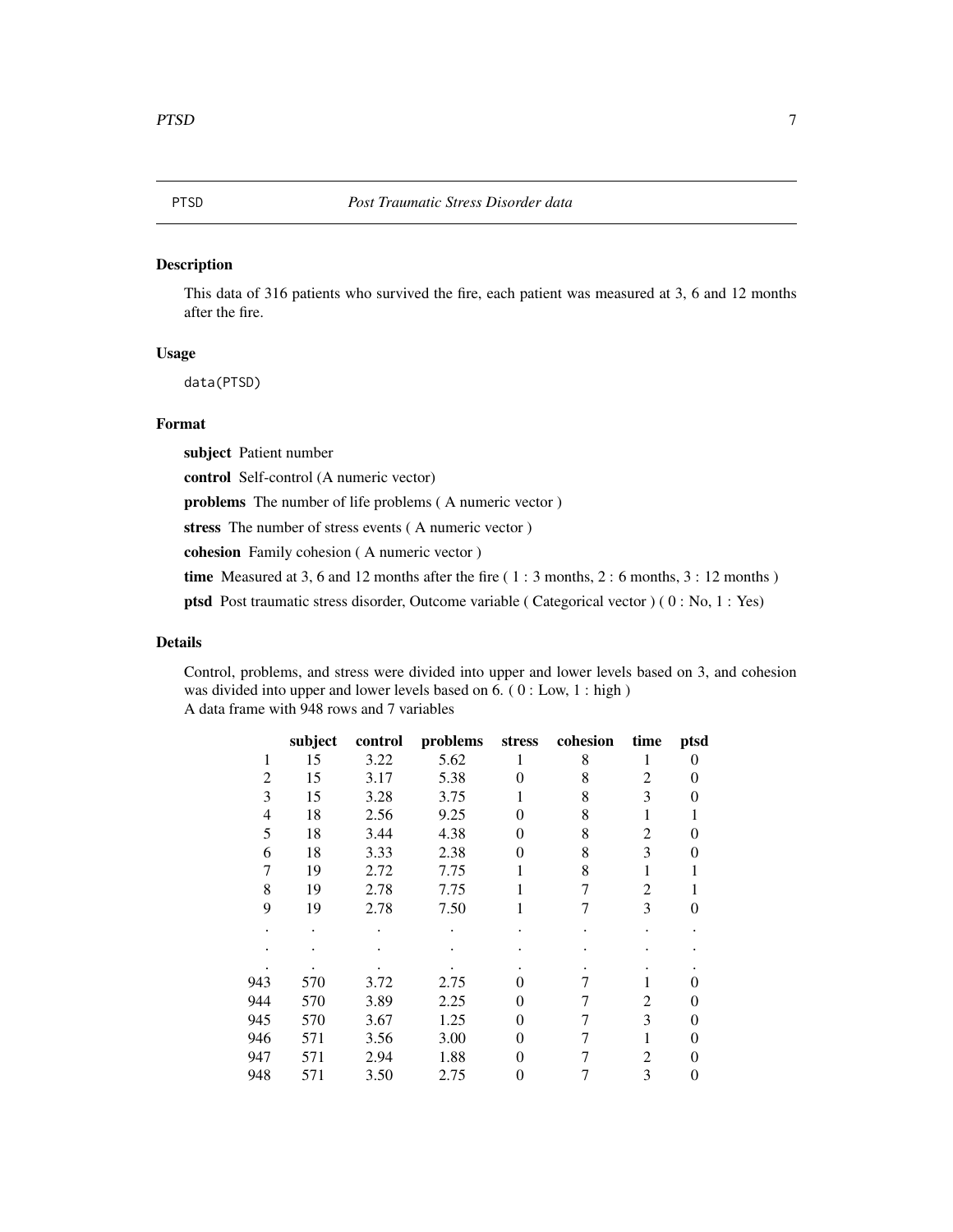# <span id="page-7-0"></span>Source

Allison (1991, chapter 8).

#### References

Allison, P. D. (2001). *Logistic Regression Using the SAS System, Theory and Application.* SAS Institute Inc.

PTSD\_column *Supplementary data to be added to PTSD data*

# Description

Artificially created data to add drinking level to PTSD data.

# Usage

data(PTSD\_column)

# Format

Drinking.0 A value of 1 indicates that the degree of drinking is low

Drinking.1 A value of 1 indicates that the degree of drinking is high

# Details

The degree of drinking (low, high) that can affect PTSD is added to the columns corresponding to the first to third time points for 316 patients.

Indicator matrix of 948 rows and 2 dummy variables.

|                | <b>Drinking.0</b> | Drinking.0       |
|----------------|-------------------|------------------|
| 1              | 1                 | 0                |
| $\overline{c}$ | 1                 | $\boldsymbol{0}$ |
|                | 1                 | $\overline{0}$   |
|                | $\overline{0}$    | 1                |
| 3456           | 1                 | $\boldsymbol{0}$ |
|                | $\mathbf{1}$      | $\overline{0}$   |
| $\overline{7}$ | $\boldsymbol{0}$  | 1                |
| 8              | $\boldsymbol{0}$  | 1                |
| 9              | $\boldsymbol{0}$  | 1                |
| 10             | 1                 | $\overline{0}$   |
|                |                   |                  |
|                |                   |                  |
|                |                   |                  |
| 944            | 1                 | $\boldsymbol{0}$ |
| 945            | 1                 | $\overline{0}$   |
| 946            | 1                 | $\overline{0}$   |
|                |                   |                  |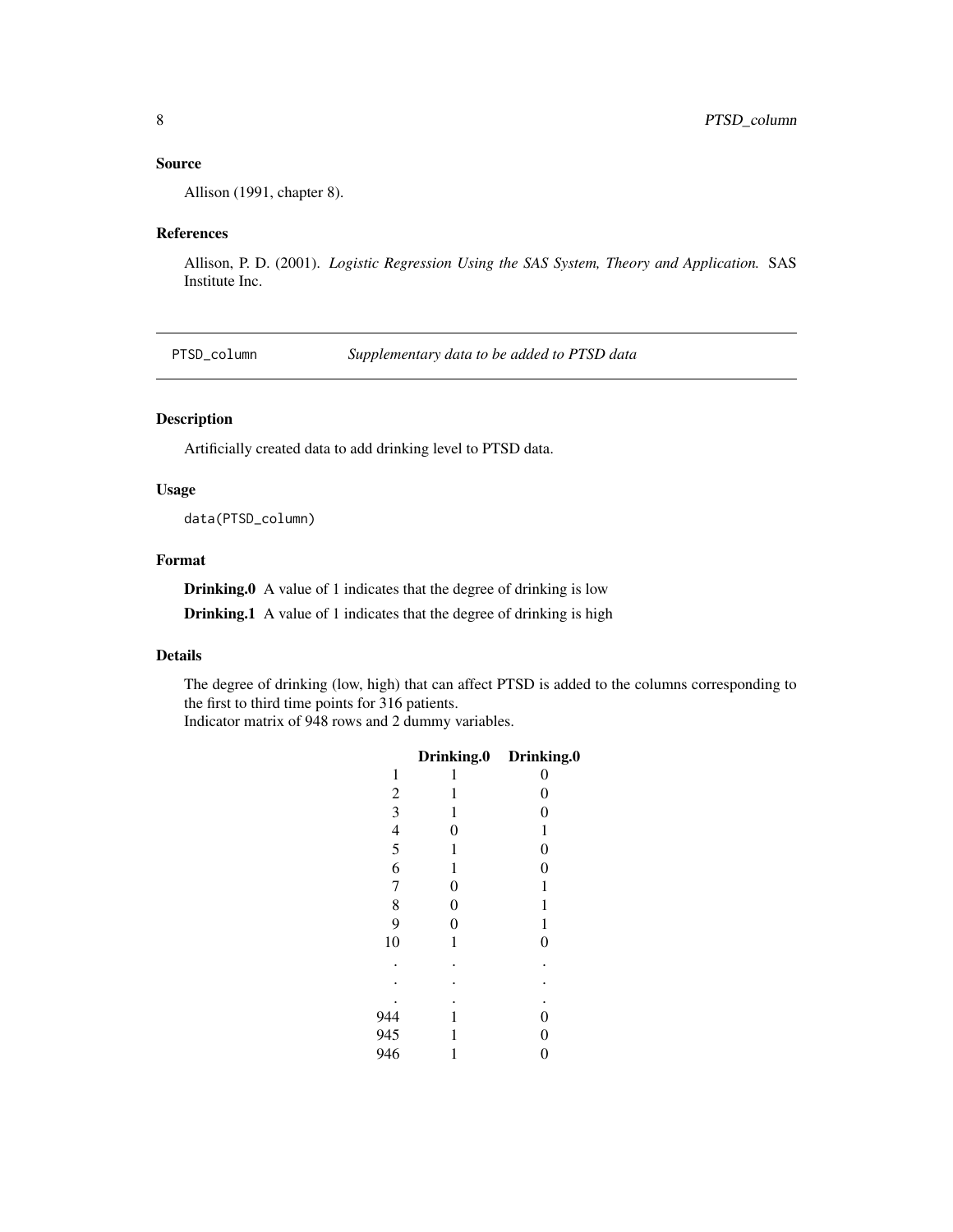| 947 | $\theta$ |
|-----|----------|
| 948 | $\theta$ |

<span id="page-8-0"></span>PTSD\_row *Supplementary data to be added to PTSD data*

# Description

Artificially created data to add variables after 18 months to PTSD data.

#### Usage

data(PTSD\_row)

#### Format

control.0 A value of 1 indicates low control control.1 A value of 1 indicates high control problems.0 A value of 1 indicates that the degree of problems is low problems.1 A value of 1 indicates that the degree of problems is high stress.0 A value of 1 indicates that the degree of stress is low stress.1 A value of 1 indicates that the degree of stress is high cohesion.0 A value of 1 indicates that the degree of stress is low cohesion.1 A value of 1 indicates that the degree of stress is high time.1 Zero vector (All elements is zero) time.2 Zero vector (All elements is zero) time.3 Zero vector (All elements is zero) ptsd.0 A value of 1 indicates a low post-traumatic stress disorder ptsd.1 A value of 1 indicates a high post-traumatic stress disorder

#### Details

This data is a long form of control, problem, stress, stress, stress and PTSD added to the row, and is intended for 316 patients after 18 months.

Indicator matrix of 316 rows and 13 dummy variables.

|   | control.0 control.1 time.1 time.2 time.3 ptsd.0 ptsd.1 |                         |  |  |  |
|---|--------------------------------------------------------|-------------------------|--|--|--|
|   |                                                        | $\cdot$ $\cdot$ $\cdot$ |  |  |  |
|   |                                                        |                         |  |  |  |
|   |                                                        |                         |  |  |  |
| 4 |                                                        |                         |  |  |  |
|   |                                                        |                         |  |  |  |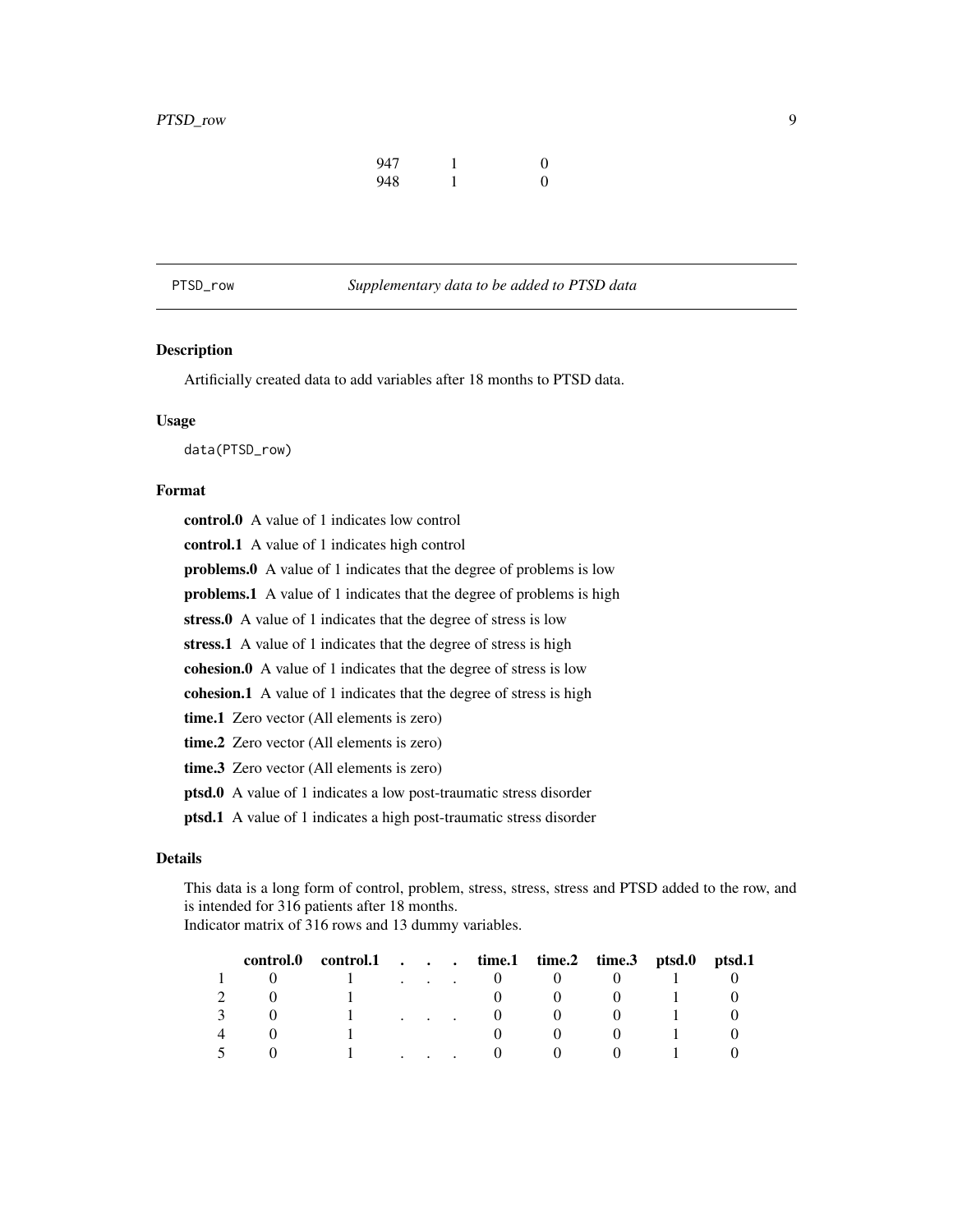# <span id="page-9-0"></span>10 Respiratory

| 6   |  |  |  |  |  |
|-----|--|--|--|--|--|
|     |  |  |  |  |  |
| 8   |  |  |  |  |  |
| 9   |  |  |  |  |  |
| 10  |  |  |  |  |  |
|     |  |  |  |  |  |
|     |  |  |  |  |  |
|     |  |  |  |  |  |
| 312 |  |  |  |  |  |
| 313 |  |  |  |  |  |
| 314 |  |  |  |  |  |
| 315 |  |  |  |  |  |
| 316 |  |  |  |  |  |

Respiratory *Patient's respiratory staus data*

# Description

This is part of the data on the patient's respiratory status.

# Usage

data(Respiratory)

### Format

subject Number of patients gender Patient gender ( 0 : Female, 1 : Male ) age Patient age ( 0 : Under 30, 1 : Over 30 ) month Measurement time (0: before, 1: 1 month, 2: 2months) status Measurement status after taking placebo, response variable (0 : poor, 1 : good)

# Details

57 patients were measured for good and bad by taking 3 measurements before, 1 and 2 months after taking placebo A data frame with 171 rows and 5 variables

|  | subject gender age | month | status |
|--|--------------------|-------|--------|
|  |                    |       |        |
|  |                    |       |        |
|  |                    |       |        |
|  |                    |       |        |
|  |                    |       |        |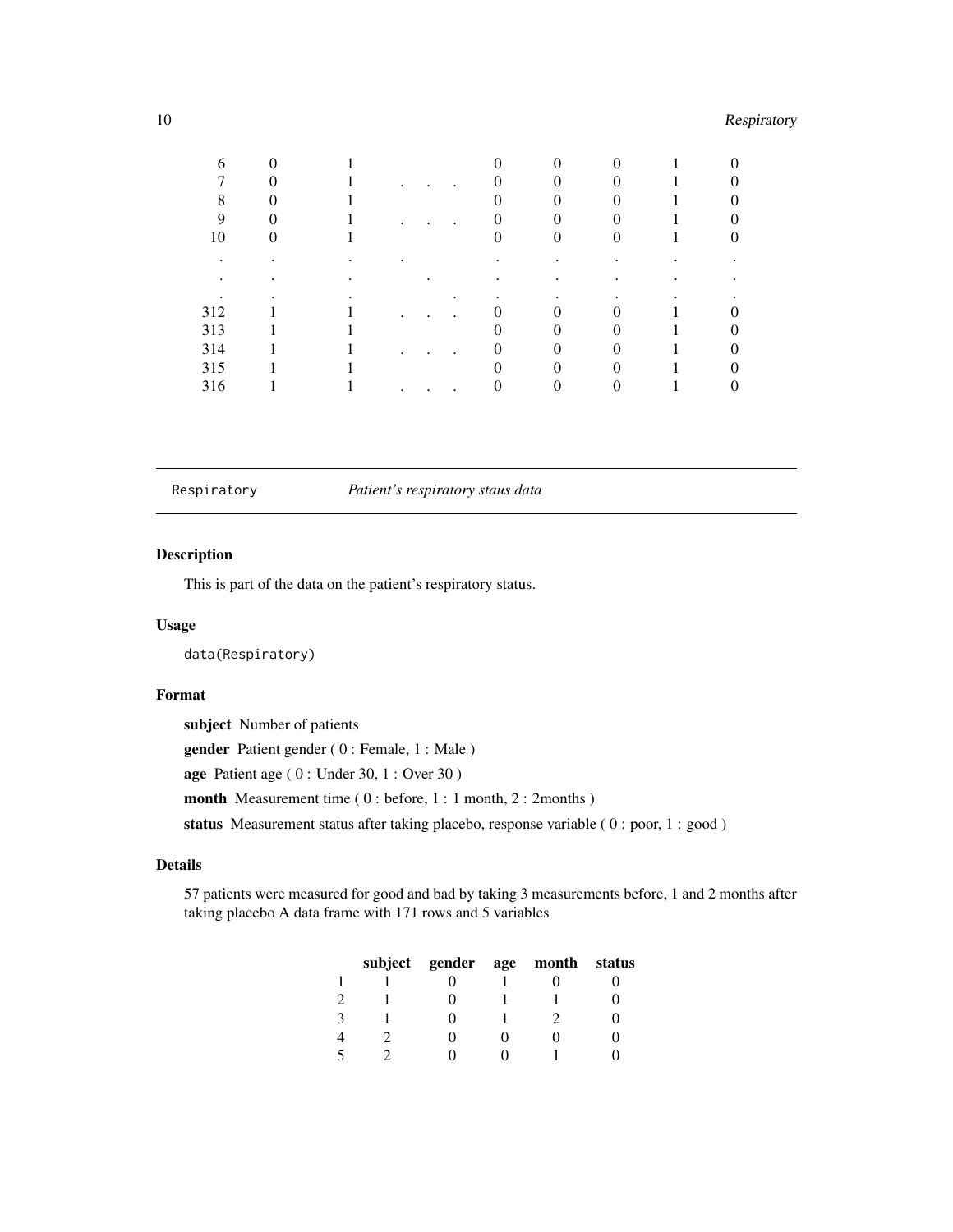<span id="page-10-0"></span>

| 6   | 2   |   | 0 | 2 | 0 |
|-----|-----|---|---|---|---|
| 7   | 4   | 0 | 1 |   |   |
| 8   | 4   | 0 |   | 1 |   |
| 9   |     | 0 | 1 | 2 |   |
|     |     |   |   |   |   |
|     |     |   |   |   |   |
|     |     |   |   |   |   |
| 166 | 104 |   |   |   |   |
| 167 | 104 |   | 1 | 1 | 0 |
| 168 | 104 |   |   | 2 |   |
| 169 | 106 |   |   | 0 | 0 |
| 170 | 106 |   |   | 1 | 0 |
| 171 | 106 |   |   | 2 | 0 |
|     |     |   |   |   |   |

# Source

Davis. (1977).

# References

Davis, C. S. (1991). Semi-parametric and non-parametric methods for the analysis of repeated measurements with applications to clinical trials. *Statistics in Medicine*, 10, 1959—1980.

<span id="page-10-1"></span>vlda *Visualization of Longitudinal Data Analysis*

# Description

Visualization of multidimensional longitudinal data based on the projection method using the indicator matrix.

# Usage

vlda(x, object, time, type = c("long", "wide"))

# Arguments

| $\mathsf{x}$ | A data frame consisting of categorical data coded in numbers. Its n samples (object)<br>should have been repeatedly measured through multiple time points; its p vari-<br>ables will be represented as variable coordinate. To keep track of which obser-<br>vation occurred in which time point, you must have included a variable, Time. |
|--------------|--------------------------------------------------------------------------------------------------------------------------------------------------------------------------------------------------------------------------------------------------------------------------------------------------------------------------------------------|
| object       | A vector of length n samples. The object who would have made repeatedly<br>measure through multiple time points; the object is indicated by the name of the<br>observation coordinate.                                                                                                                                                     |
| time         | A time point of longitudinal data. Accepts a character string that denotes the<br>name of the time variable.                                                                                                                                                                                                                               |
| type         | A type of longitudinal data.                                                                                                                                                                                                                                                                                                               |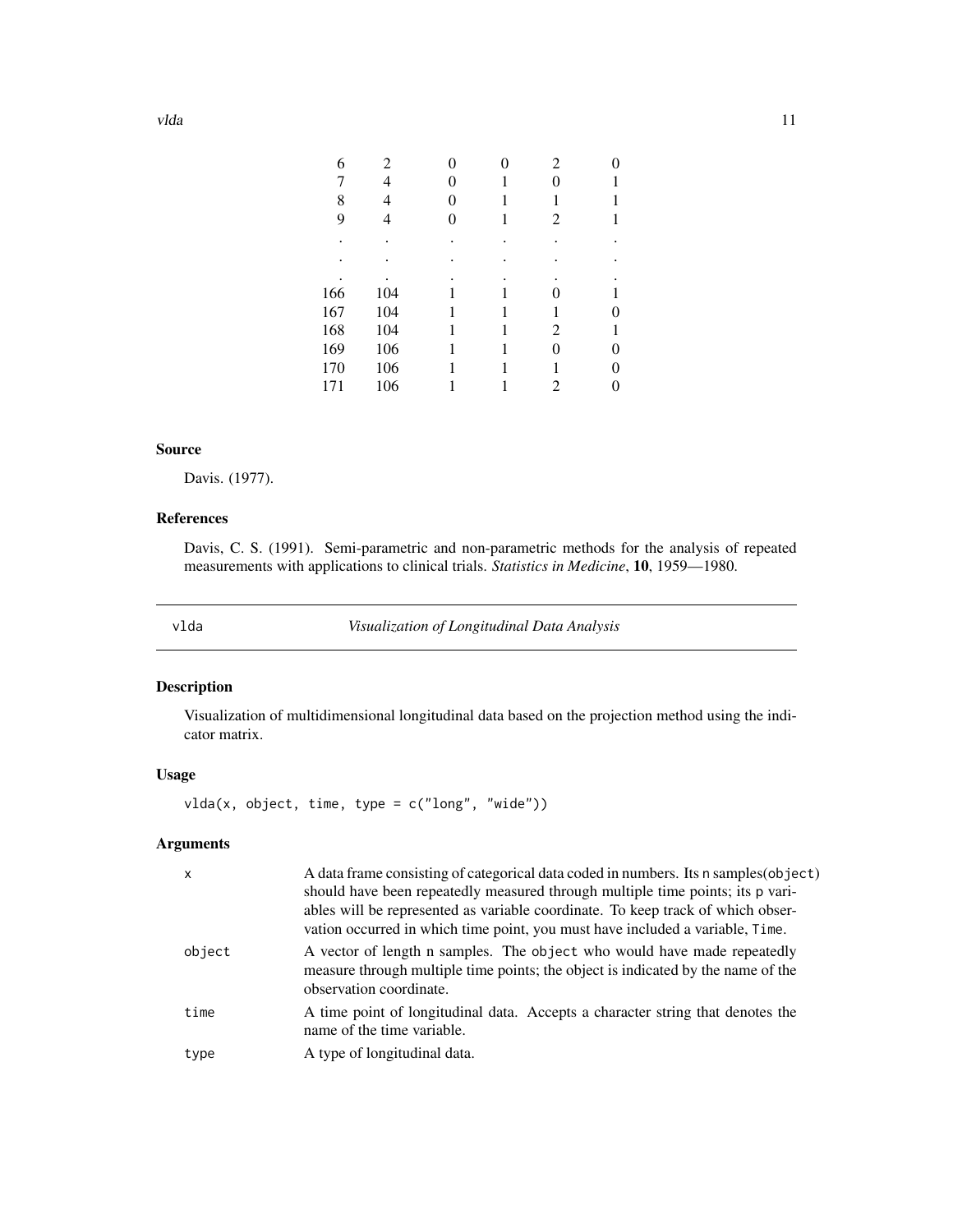# <span id="page-11-0"></span>Details

The value returned by vlda is using as the main argument of vlda\_plot and vlda\_add function, the corresponding model. long-format is that each row is one time point per object So each object has T rows. All T values for each object are stacked–they're all in the one column; wide-format is that a object repeated responses will be in a single row, and each response is in a separate column. so  $(Y_1, \ldots, Y_T)$  are the response variables obtained at time  $t(= 1, \ldots, T)$ .type = c(long, wide)

# Value

|       | obs. coordinate A tibble data class of row coordinates. Each row represents row coordinates and<br>the observations corresponding to each row are included in the obs_list |
|-------|----------------------------------------------------------------------------------------------------------------------------------------------------------------------------|
|       | var.coordinate The column coordinate.                                                                                                                                      |
| Eigen | Summarize the principal inertias (Eigenvalues) that as a result of apply-<br>ing the above algorithm using the indicator matrix                                            |
| GOF   | Goodness-of-fit of the Approximation for 2-dimensional VLDA plot.                                                                                                          |

# See Also

vlda\_add vlda\_plot

#### Examples

```
## longform of the PTSD data
data(PTSD)
PTSD <- as.data.frame(PTSD)
PTSD[,2:4] \leftarrow apply(PTSD[,2:4], 2, function(x) ifelse(x \geq 3, 1, 0))
PTSD[,5] <- ifelse(PTSD[,5] >= 6 , 1, 0)
PTSD <- data.frame(lapply(PTSD, function(x) as.factor(x)))
vlda(x = PTSD, object = "subject", time = "time", type = "long")
```

```
## Wideform od the Depression data
data(Depression)
head(Depression)
vlda(Depression, object = "Case", time = c("1week", "2weeks", "4weeks"), type = "wide")
vlda(Depression, "Case", c("1week", "2weeks", "4weeks"), "wide")
```
vlda\_add *Supplementary Objects and Variables*

#### Description

Add objects or variables with new information to the two-dimensional VLDA plot proposed for multidimensional longitudinal data.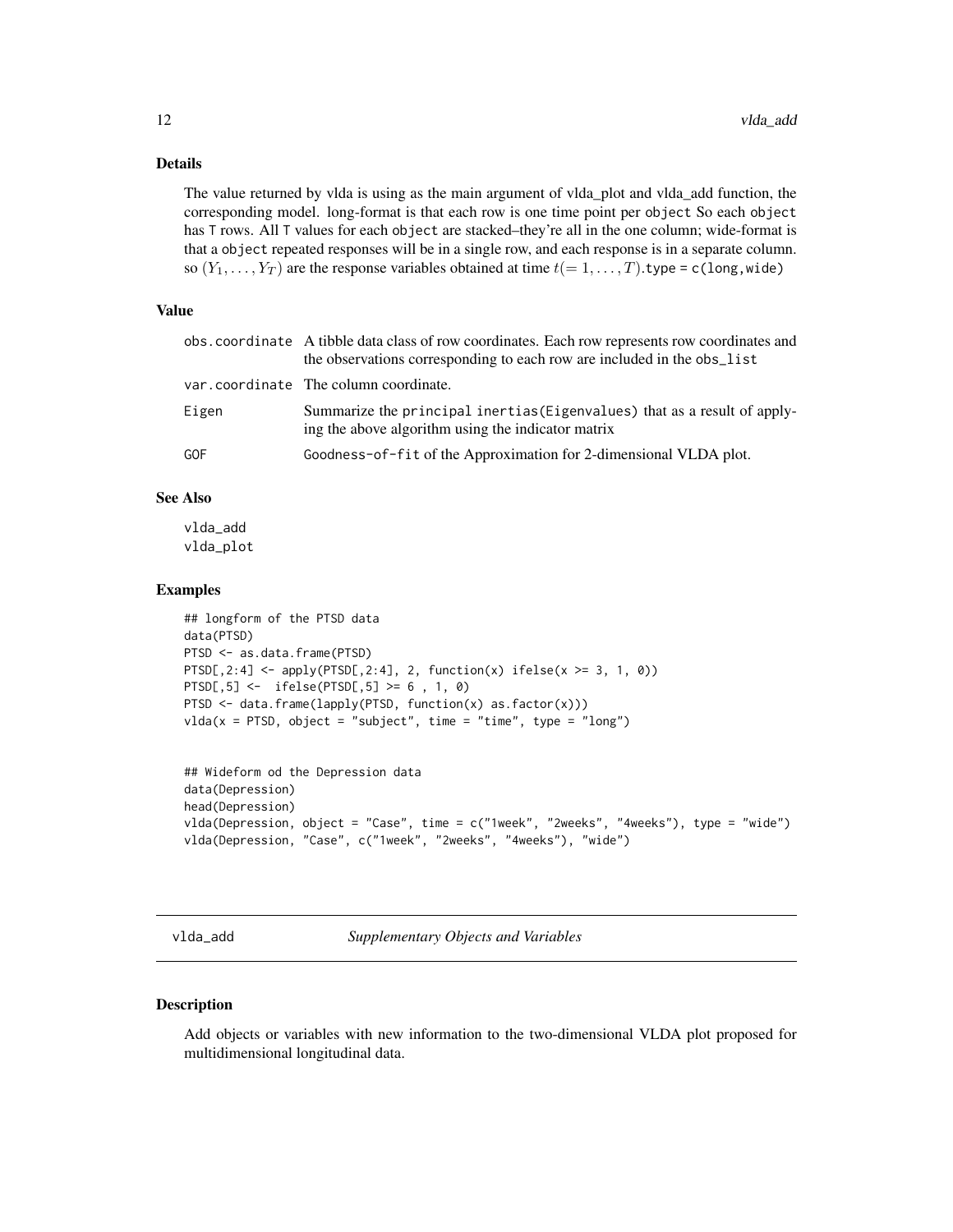#### <span id="page-12-0"></span>vlda\_add 13

#### Usage

 $vlda\_add(fit, add,col = NULL, addrow = NULL, time.name = NULL)$ 

#### Arguments

| fit       | An object returned by vlda()                                                                                                                                                                                                                                                                                         |  |
|-----------|----------------------------------------------------------------------------------------------------------------------------------------------------------------------------------------------------------------------------------------------------------------------------------------------------------------------|--|
| add.col   | A data matirx, The type of indicator matrix. Additional data sets in column<br>format. $p > 2$                                                                                                                                                                                                                       |  |
| add.row   | A data matirx, The type of indicator matrix. Additional data sets in row for-<br>mat. Supplemental data should have the same variable name as fit\$ind.mat<br>returned by v1da, and if it is not an indicator matrix, you can use it after generate<br>an indicator matrix using indicator function built into vlda. |  |
| time.name | If supplemental data to add contains a time variable, it requires argument a char-<br>acter string that specifies the name of the time variable.                                                                                                                                                                     |  |

# Details

The longitudinal data inevitably has the characteristic that supplementary data is added such as:

\* Outcome variables measured at additional time points, such as  $T + 1, T + 2, \dots$  after the last time point T.

\* New objects that are not previously measured.

\* Other covariates that indicate the characteristics of objects.

Find coordinates representing objects and variables that are added in the VLDA plot already provided, through a method obtain that find coordinates on low-dimensional space for supplementary elements.

#### Value

... Same as the result of vlda sup.coordiante A tibble data class. The coordinates of the new object created when adding supplemental data to the already provided vlda plot.

#### See Also

vlda

# Examples

```
#### Supplementary row and column indicator matrix added ####
### long form ###
data(PTSD)
PTSD <- as.data.frame(PTSD)
PTSD[,2:4] \leftarrow apply(PTSD[,2:4], 2, function(x) ifelse(x \geq 3, 1, 0))
PTSD[,5] <- ifelse(PTSD[,5] >= 6 , 1, 0)
PTSD <- data.frame(lapply(PTSD, function(x) as.factor(x)))
fit \le vlda(x = PTSD, object = "subject", time = "time", type = "long")
```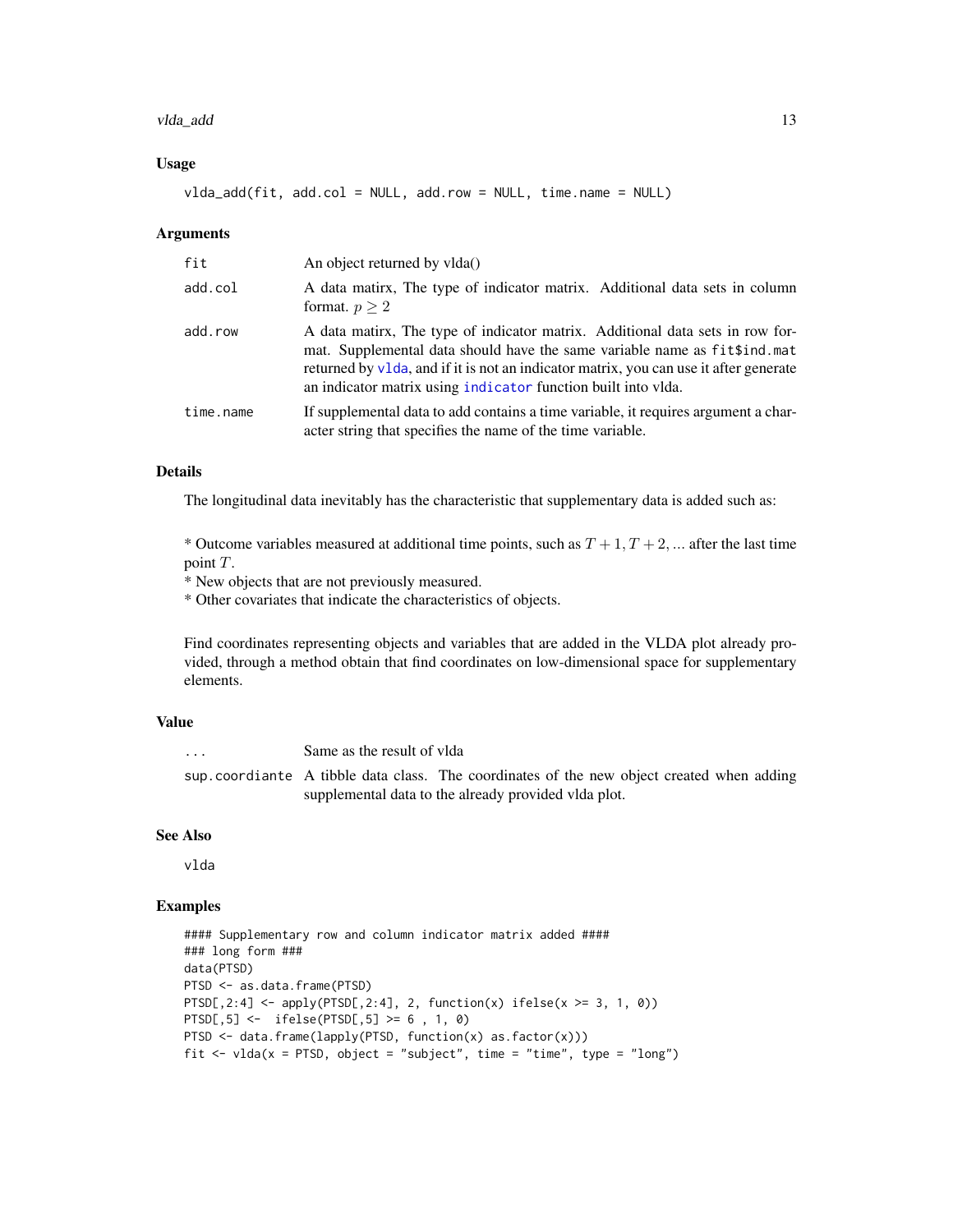```
data(PTSD_column) # The degree of drinking that may affect PTSD
PTSD_column <- as.matrix(PTSD_column)
data(PTSD_row) # Added to the row, and is intended for 316 patients after 18 months.
PTSD_row <- as.matrix(PTSD_row)
vlda_add(
fit,
add.row = PTSD_row,
add.col = PTSD_column
)
### Wide form ###
data(Depression)
fit2 <- vlda(x = Depression, object = "Case", time = c("1week", "2weeks", "4weeks"), type = "wide")
# Response after 6 weeks and gender were added the columns for 800 existing patients.
data(Depression_column)
Depression_column <- as.matrix(Depression_column)
# 100 patients who took placebo in each group of mild and severe were added to the rows.
data(Depression_row)
Depression_row <- as.matrix(Depression_row)
vlda_add(
fit2,
time.name = "6weeks",
add.row = Depression_row,
add.col = Depression_column
\mathcal{L}
```
vlda\_plot *VLDA Plot*

#### Description

Assists in producing a plot that more effectively expresses changes over time for two different types (long format and wide format) using a consistent calling scheme for longitudinal data. It provides the ability to projection supplementary information (supplementary objects and variables) that can often occur in longitudinal data to graphs, as well as provides a new interactive implementation to perform the additional interpretation, so it is also useful for longitudinal data visuals analysis.

<span id="page-13-0"></span>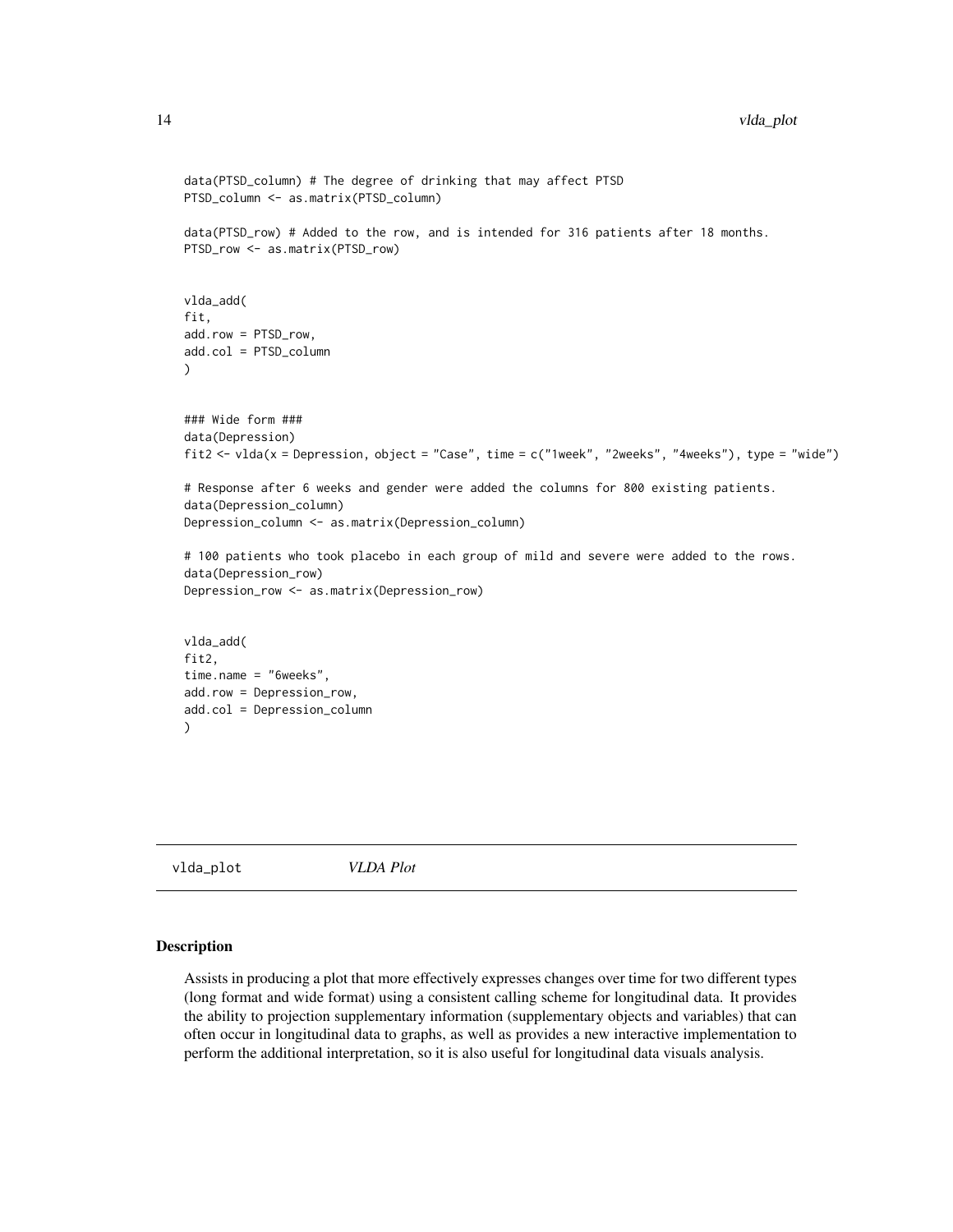#### vlda\_plot 15

# Usage

```
vlda_plot(fit, rename = NULL, interactive = TRUE,
         title = NULL, title.col = NULL, title.size = 15, title.hjust = 0,
         subtitle = NULL, sub.col = NULL, sub.size = 15, sub.hjust = 0,
         labels = NULL, lab.col = NULL, lab.size = NULL, lab.face = NULL,
         legend.position = "bottom", legend.justification = NULL,
         linetype = 2, line.col = "red", font.size = 1.0, var.size = 2.5,
         obs.col = "darkgray", obs.size = 2.5, add.obs.col = "#66666",arrow.col = "orange", arrow.size = 0.5, arrow.type = "closed")
```
#### Arguments

| fit                  | An object returned by vlda() or supplement()                                                                                                                                        |  |
|----------------------|-------------------------------------------------------------------------------------------------------------------------------------------------------------------------------------|--|
| rename               | Rename a variable to another name                                                                                                                                                   |  |
| interactive          | Use the interactive graphical elements (default TRUE)                                                                                                                               |  |
| title                | Plot title. If NULL, the title is not shown (default NULL)                                                                                                                          |  |
| title.col            | Title color (default color is black)                                                                                                                                                |  |
| title.size           | Title font size (default size $= 15$ )                                                                                                                                              |  |
| title.hjust          | Alignment of title (Number from 0 (left) to 1 (right): left-aligned by default)                                                                                                     |  |
| subtitle             | Subtitle for the plot which will be displayed below the title                                                                                                                       |  |
| sub.col              | Sub-title color (default color is black)                                                                                                                                            |  |
| sub.size             | Sub-title font size (default size $= 15$ )                                                                                                                                          |  |
| sub.hjust            | Alignment of sub-title (Number from 0 (left) to 1 (right): left-aligned by<br>default)                                                                                              |  |
| labels               | Legend labels                                                                                                                                                                       |  |
| lab.col              | Legend labels color                                                                                                                                                                 |  |
| lab.size             | Legend labels size                                                                                                                                                                  |  |
| lab.face             | Legend labels font c("plain", "bold", "italic", "bold.italic") default =<br>"plain"                                                                                                 |  |
| legend.position      |                                                                                                                                                                                     |  |
|                      | The position of legends ("none", "left", "right", "bottom", "top", or two-<br>element numeric vector) default is "bottom"                                                           |  |
| legend.justification |                                                                                                                                                                                     |  |
|                      | Anchor point for positioning legend inside plot ("center" or two-element nu-<br>meric vector) or the justification according to the plot area when positioned out-<br>side the plot |  |
| linetype             | Line types can be specified with: An integer or name: $0 =$ blank, $1 =$ solid, $2 =$<br>dashed, $3 =$ dotted, $4 =$ dotdash, $5 =$ longdash, $6 =$ twodash, as shown below:        |  |
| line.col             | Axis line color                                                                                                                                                                     |  |
| font.size            | Font size (left-aligned by default size $= 1.0$ )                                                                                                                                   |  |
| var.size             | Variable coordinate point size of plot                                                                                                                                              |  |
| obs.col              | Observation coordinate point color of plot                                                                                                                                          |  |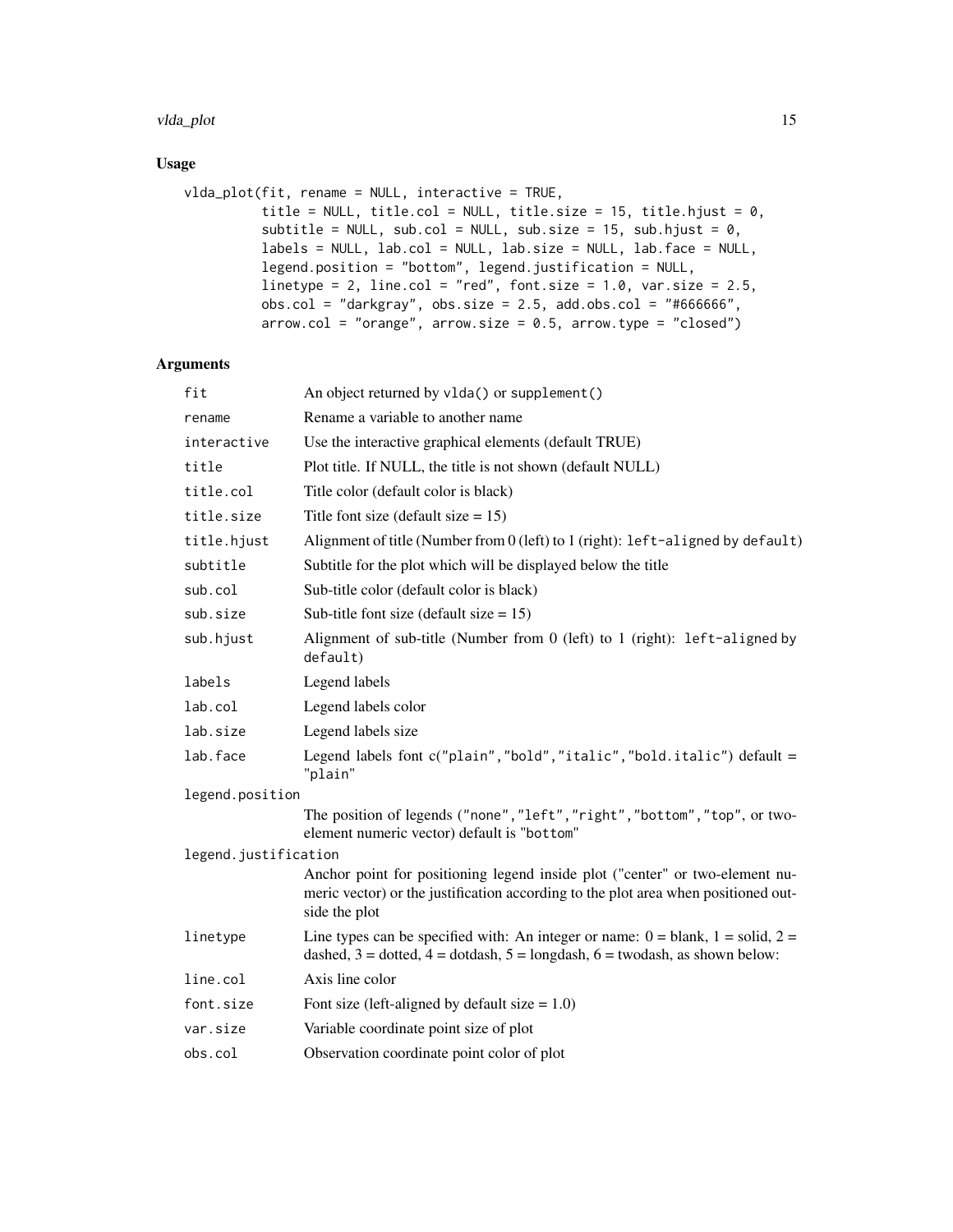| obs.size    | Observation coordinate point size on plot                                                  |
|-------------|--------------------------------------------------------------------------------------------|
| add.obs.col | Color of added observation coordinate points                                               |
| arrow.col   | Arrow color (default color $=$ "orange")                                                   |
| arrow.size  | Arrow size (default size $= 0.5$ )                                                         |
| arrow.type  | One of "open" or "closed" indicating whether the arrow head should be a closed<br>triangle |

#### Details

Coordinates in opposite directions on each axis can be considered to be different groups. And if the distance between the coordinates is close, it indicates that the group has a similar tendency. Even if the explanatory variable is not significant, a small tendency can confirm because the coordinate is placed in consideration of the relative influence.

#### Value

... Same as the result of vlda graphics As a result of vlda, it creates a two-dimensional graph. provides interactive graphics, so when the mouse cursor points to the observation coordinates, it provides a tooltip that displays observations of having the same coordinates and displays the row and column coordinate. In the case of long-form, the tooltip displays a time point, besides, coordinate having the same time point are filled with the yellow color on the graph, to make it easier to distinguish the same time points of observations with colors. In the case of a wide form, the combinations that the explanatory variables can have are grouped and the coordinates points of the corresponding observations are shown in yellow on the graph. changes in time points are indicated by orange arrows on the graph.

# See Also

vlda

#### Examples

```
### Long form ###
data(PTSD)
PTSD[, 2:4] \leq apply(PTSD[, 2:4], 2, function(x) ifelse(x >= 3, 1, 0))PTSD[,5] <- ifelse(PTSD[,5] >= 6 , 1, 0)
PTSD \leftarrow data.frame(lapply(PTSD, function(x) as.factor(x)))
PTSD
str(PTSD)
head(PTSD, 10)
fit \le vlda(x = PTSD, object = "subject", time = "time", type = "long")
vlda_plot(fit)
## row and column ##
data(PTSD_row)
data(PTSD_column)
PTSD_row <- as.matrix(PTSD_row)
```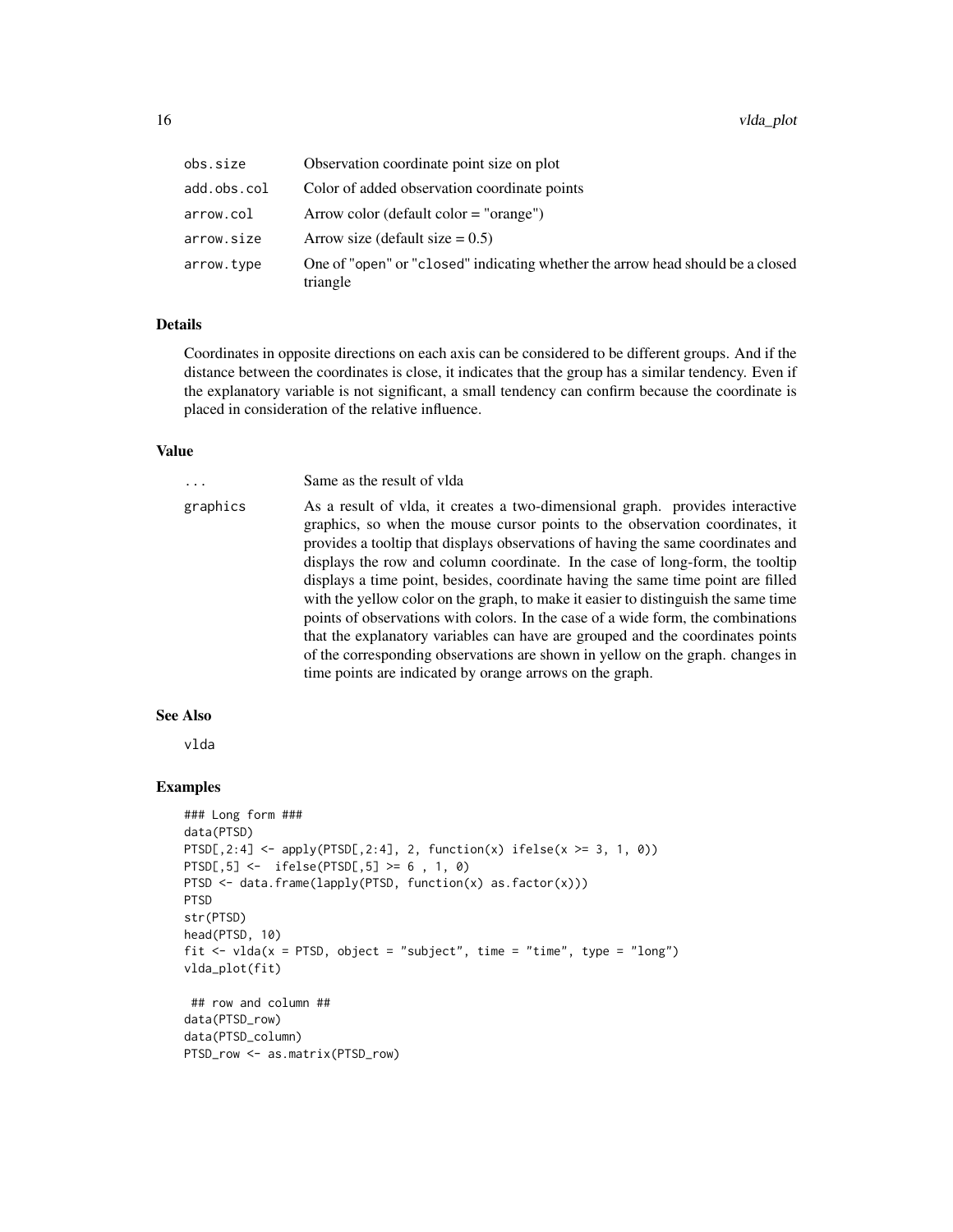#### vlda\_plot 17

```
PTSD_column <- as.matrix(PTSD_column)
fit2 <- vlda_add(fit, add.row = PTSD_row, add.col = PTSD_column)
vlda_plot(fit2)
### Wide form ###
data(Depression)
wide.fit <-
vlda(
  x = Depression,
 object = "Case",
 time = c("1week", "2weeks", "4weeks"),
  type = 'wide')
vlda_plot(wide.fit)
```